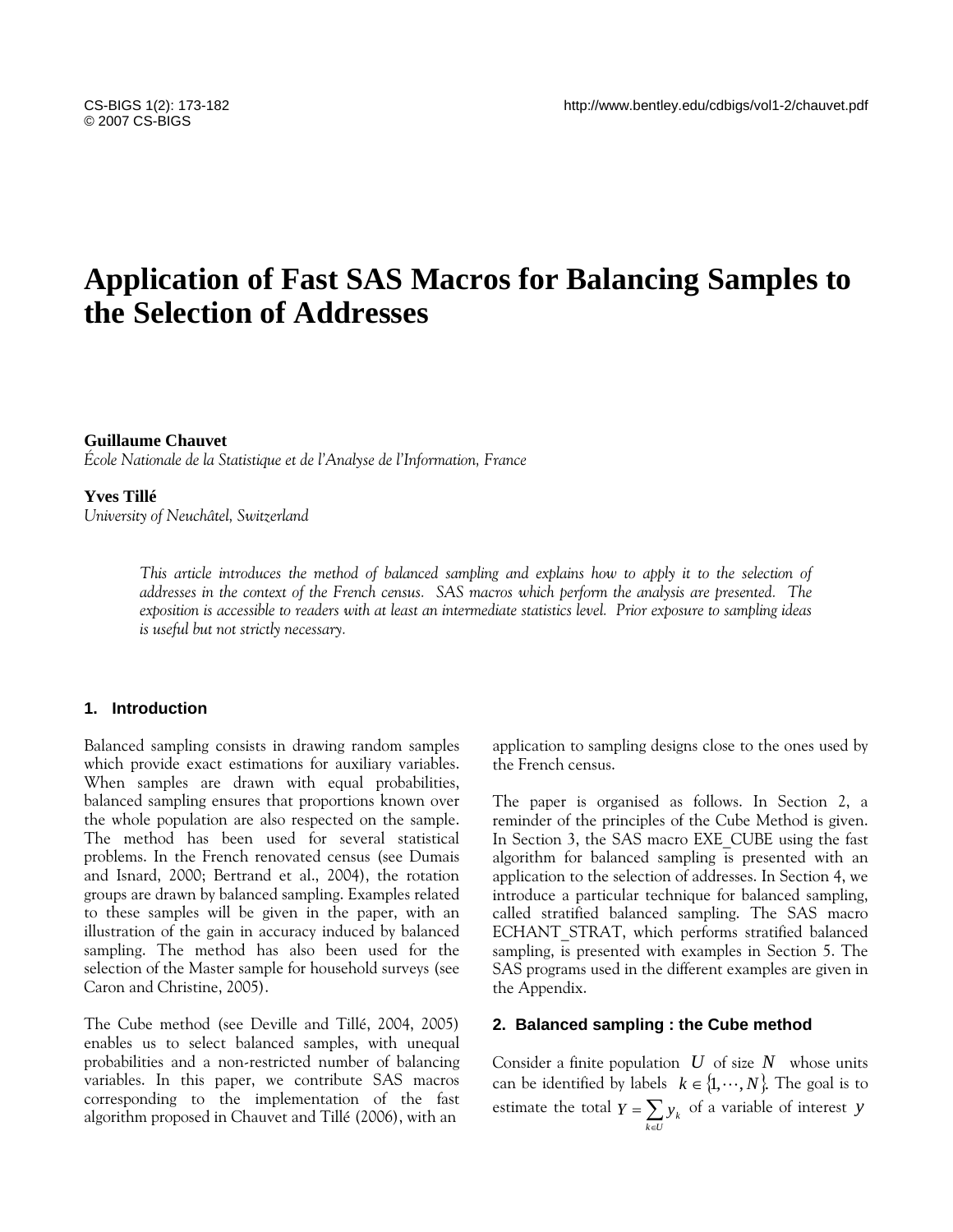that takes values  $y_k, k \in U$  for the units of the population. Suppose also that the vectors of values  $\mathbf{x_k} = (x_{k1} \cdots x_{kj} \cdots x_{kp})'$  taken by  $p$  auxiliary variables are known for all the units of the population. The *p* vectors  $(x_{i_1} \cdots x_{i_i} \cdots x_{i_j})'$ ,  $j = 1, ..., p$  are assumed without loss of generality to be linearly independent.

A sample is denoted by a vector  $s = (s_1 \cdots s_k \cdots s_N)$  of  $R^N$  where  $s_k$  takes the value 1 if  $k$  is in the sample and is 0 otherwise. A sampling design  $p(.)$  is a probability distribution on the set  $\mathfrak{R} = \{0,1\}^N$  of all the possible samples. The random sample  $S = (S_1 \cdots S_k \cdots S_N)^T$  is a random vector of  $R^N$  that takes the value *s* with probability  $Pr(S = s) = p(s)$ . The inclusion probability of unit  $k$  is the probability  $\pi_k = \text{Pr}(S_k = 1)$  that unit k is in the sample, and the vector of inclusion probabilities is  $\pi = (\pi_1 \cdots \pi_k \cdots \pi_N)^T$ . Note that

$$
\pi = E(S) = \sum_{s \in \mathfrak{R}} p(s) s \in \mathbb{R}^N.
$$

 $\pi_{kl}$  = Pr( $S_k$  = 1 and  $S_l$  = 1) is the probability that two Note also that the joint inclusion probability distinct units are jointly in the sample. The Horvitz-Thompson estimator given by  $\hat{Y} = \sum_{k \in U}$  $\hat{Y} = \sum_{k \in U} S_k y_k / \pi_k$  is an unbiased estimator of *Y* . The Horvitz-Thompson estimator of the  $j^{th}$  auxiliary total  $X_j = \sum_{k \in U}$  $X_j = \sum_{k \in U} x_{kj}$  is  $=\sum_{k\in U}$  $\hat{X}_j = \sum_{k \in U} S_k \mathbf{x_k} / \pi_k$  . The Horvitz-Thompson estimator vector,

$$
\hat{\mathbf{X}} = \sum_{k \in U} \mathbf{S}_k \mathbf{x_k} / \pi_k
$$

estimates without bias the totals of the auxiliary variables,  $\mathbf{X} = \sum_{k \in U} \mathbf{x}_k$ . =  $\mathbf{X} = \sum_{k \in U} \mathbf{x}_k$ 

 $\mathbf{x} = (x_1 \cdots x_j \cdots x_p)'$  if it satisfies the balancing equations A sampling design is said to be balanced on the variables given by

$$
\hat{\mathbf{X}}=\mathbf{X}.
$$

 $x_k = \pi_k$  is of fixed size, as The cube method proposed by Deville and Tillé (2004) provides a general solution to the problem of selecting balanced samples, with any vector of inclusion probabilities and a non-restricted number of balancing variables. A sampling design balanced on the variable

$$
\sum_{k \in S} \frac{x_k}{\pi_k} = \sum_{k \in S} 1 = n(S)
$$
  
= 
$$
\sum_{k \in U} x_k = \sum_{k \in U} \pi_k = n.
$$

Sampling of fixed size with unequal probabilities is thus a particular case of balanced sampling. A sampling design balanced on the variable  $x_k = 1$  ensures that the population size  $N$  is perfectly estimated, as

$$
= \sum_{k \in S} \frac{x_k}{\pi_k} = \sum_{k \in S} \frac{1}{\pi_k} = \hat{N}
$$
  

$$
= \sum_{k \in U} x_k = \sum_{k \in U} 1 = N,
$$

while  $\hat{N}$  is generally random. Note that these two variables are always available in the population. By comparison with an unequal probability sampling design of fixed size, a sampling design balanced on the variables  $\mathbf{x}_{k} = (\pi_{k} \quad 1)$ <sup>'</sup> induces a large gain in accuracy for a variable of interest  $y_k$  which is well explained by  $\pi_k$ and 1 . More generally, a sampling design causes a large gain in accuracy for a variable of interest  $y_k$  which is well explained by the balancing variables  $\mathbf{x}_k$ .

Nevertheless, in most cases, an exact balanced sampling design does not exist. Deville and Tillé (2004) provide a solution to select approximately balanced samples, with respect to exact inclusion probabilities. Deville and Tillé (2005) give variance approximations for balanced samples, and Chauvet and Tillé (2006) present a very fast implementation of the Cube method. The SAS macros presented in the following sections are based on the algorithm of Chauvet and Tillé (2006). For a detailed presentation of the Cube method, see Deville and Tillé (2004), Rousseau and Tardieu (2004) or Tillé (2006).

We give below a small example of exact balanced sampling in order to give an overview of the progress of the Cube method.

## Example: Exact balanced sampling

Consider a population of 5 units. We want to select a random sample, with respect to inclusion probabilities  $\pi = (0.2 \quad 0.3 \quad 0.6 \quad 0.4 \quad 0.5)^{'}$ , balanced on the variables given by  $x_1 = \pi = (0.2 \quad 0.3 \quad 0.6 \quad 0.4 \quad 0.5)^{'}$  and  $x_2 = (0.2 \quad 0.3 \quad 0 \quad 0 \quad 0.5)^{'}$ . Note that balancing on the variable  $\pi$  ensures that the sampling design is of fixed size, and that a sample of size  $\sum_{k \in U} \pi_k = 2$  is selected. =  $\sum_{k\in U} \pi_k = 2$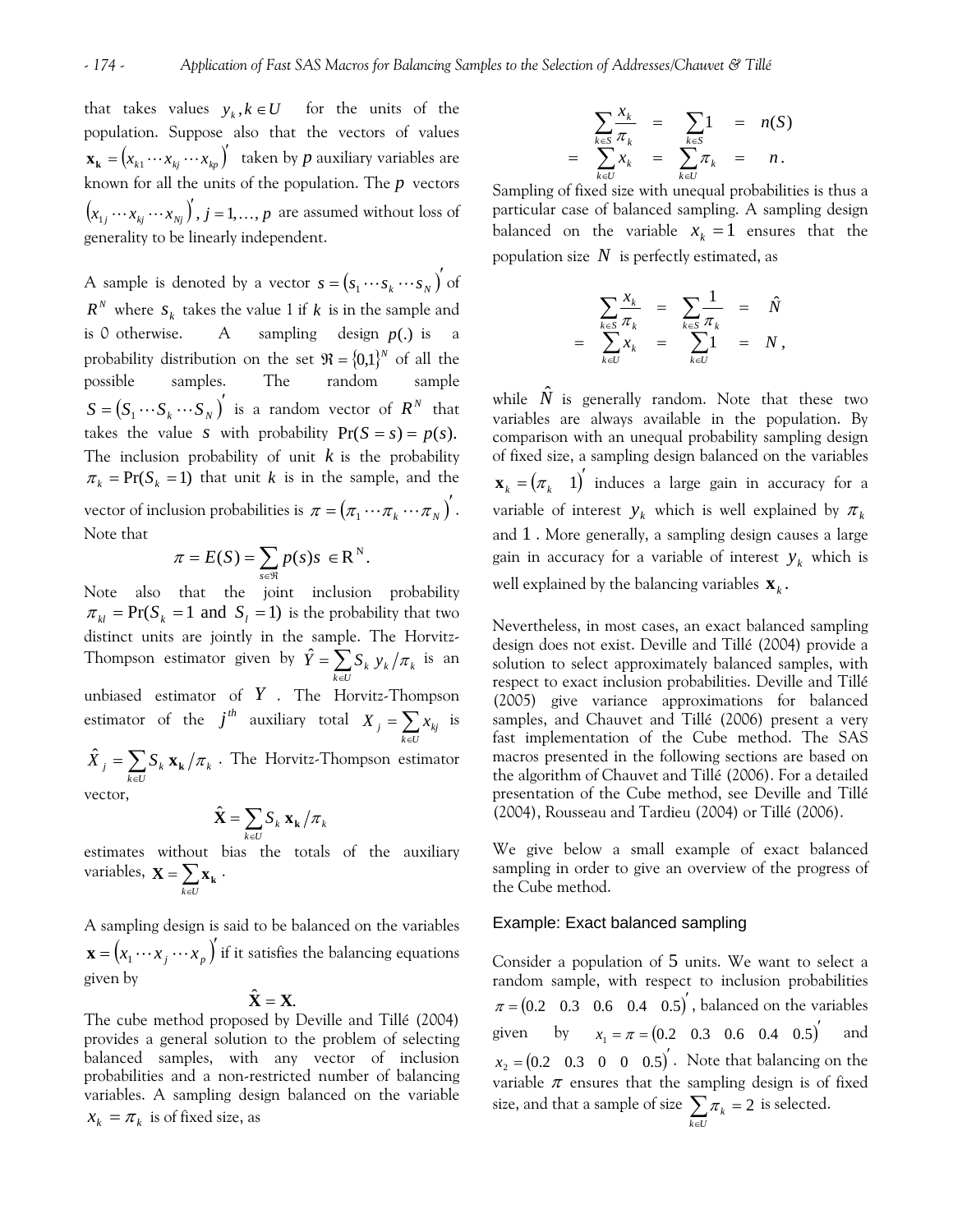The matrix of constraints is

$$
A = \begin{pmatrix} x_1' \\ x_2' \\ x_2' \end{pmatrix} = \begin{pmatrix} 1 & 1 & 1 & 1 & 1 \\ 1 & 1 & 0 & 0 & 1 \end{pmatrix}
$$

We initialize with  $\pi^0 = \pi = (0.2 \quad 0.3 \quad 0.6 \quad 0.4 \quad 0.5)$ .

## *First Step:*

Let *u* be a vector in  $Ker(A)$  (that is, such that  $Au=0$ ), say  $u = (1 \ -1 \ 0 \ 0 \ 0)$ . Then

$$
\pi^{1} = \begin{cases} \pi^{0} + 0.3 \text{ u} = (0.5 \quad 0 \quad 0.6 \quad 0.4 \quad 0.5) & \text{with probability} \quad \frac{0.2}{0.2 + 0.3} = 0.4 \\ \pi^{0} - 0.2 \text{ u} = (0 \quad 0.5 \quad 0.6 \quad 0.4 \quad 0.5) & \text{with probability} \quad \frac{0.3}{0.2 + 0.3} = 0.6 \end{cases}
$$

The coefficients  $0.3$  and  $-0.2$  are computed so that at least one component of the vector is put to  $0$  or  $1$ . Note that adding a vector in  $\mathit{Ker}(A)$  to  $\pi^0$  ensures that the balancing equations are satisfied, and the probabilities used to determine  $\pi^1$  ensure that the inclusion probabilities  $\pi$  are satisfied.

We assume that the randomization gives  $\pi^1 = (0.5 \quad 0 \quad 0.6 \quad 0.4 \quad 0.5)^t$ . Since the second component equals  $0$ , the second unit of the population is not included in the sample.

## *Second Step:*

component equal to 0, say  $v = (0 \quad 0 \quad 1 \quad -1 \quad 0)$ . As the second unit of the population is definitely rejected, let  $v$  be a vector in  $Ker(A)$  with a second Then

$$
\pi^2 = \begin{cases} \pi^1 + 0.4 \text{ v} = (0.5 \quad 0 \quad 1 \quad 0 \quad 0.5) & \text{with probability} \quad \frac{0.6}{0.4 + 0.6} = 0.6 \\ \pi^1 - 0.6 \text{ v} = (0.5 \quad 0 \quad 0 \quad 1 \quad 0.5) & \text{with probability} \quad \frac{0.4}{0.4 + 0.6} = 0.4 \end{cases}
$$

Once again, the coefficients  $0.4$  and  $-0.6$  are chosen so that at least one component of the vector is put to 0 or 1.

We assume that the randomization gives  $\pi^2 = (0.5 \quad 0 \quad 1 \quad 0 \quad 0.5)'$ . As the third component (respectively the fourth component) equals 1 (respectively  $0$ ), the third unit of the population is included in the sample (respectively the fourth unit is rejected from the sample).

## *Third Step:*

As we already decided to include or not units 2, 3 and 4 in the sample, let  $w$  be a vector in  $Ker(A)$  with its second, third and fourth components equal to  $0$ , say  $w = (1 \ 0 \ 0 \ 0 \ -1)'$ . Then

$$
\pi^3 = \begin{cases} \pi^2 + 0.5 \text{ w} = (1 \quad 0 \quad 1 \quad 0 \quad 0) & \text{with probability} \end{cases} \quad \frac{0.5}{0.5 + 0.5} = 0.5
$$

$$
\pi^2 - 0.5 \text{ w} = (0 \quad 0 \quad 1 \quad 0 \quad 1) & \text{with probability} \quad \frac{0.5}{0.5 + 0.5} = 0.5
$$

We assume that the randomization gives  $\pi^3 = (0 \quad 0 \quad 1 \quad 0 \quad 1)$ . The sample is composed of units 3 and 5. We can easily verify that the balancing equations are exactly respected.

## **3. A fast macro for balanced sampling**

In this section, a fast macro for drawing balanced samples is proposed and examples related to the selection of addresses by the French census are given. In the French big municipalities (10 000 inhabitants or more), a sample of 1/5 of the addresses is selected each year by balanced sampling with equal probabilities, see Example 1. The variance may be strongly reduced by selecting a sample with probabilities proportional to a measure of size, such as the number of households at each address, see Example 2. In the French renovated census, the addresses of each big municipality are split into five non overlapping rotation groups by means of coordinated balanced sampling (Tillé and Favre, 2004). One rotation group is surveyed each year, so that each address is taken into account in a span of five years. An illustration of coordinated balanced sampling is given in Example 3.

## 3.1. Description

The EXE\_CUBE macro enables us to select a balanced sample and returns a data table containing the result of the sampling. This macro may be found on the website ([http://www2.unine.ch/statistics/page10891.html\)](http://www2.unine.ch/statistics/page10891.html) of the Neuchatel University, and is provided with this article.

#### 3.2. The Input Data

The data relative to the population from which we want to select a balanced sample must be put into a SAS table, containing all the units of the population, and at least:

- an identifying variable,
- the variable with inclusion probabilities,
- the balancing variables.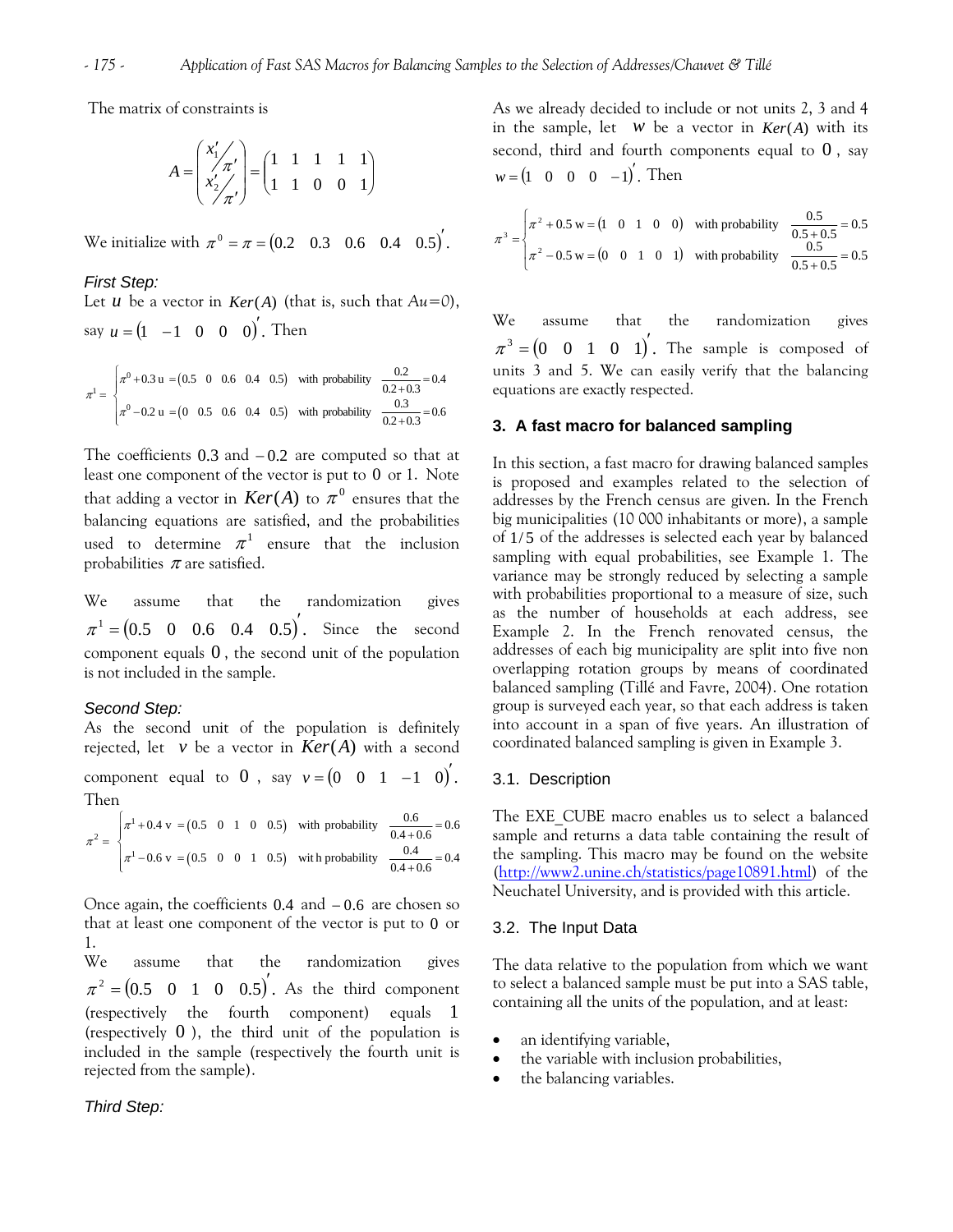This table may not contain missing values for these variables. The variable with inclusion probabilities, as well as the balancing variables, must be of numerical type.

## 3.3. Syntax of the macro

## *3.3.1. Parameters relative to the Database*

All these parameters are compulsory.

- $BASE = name of SAS library$ Name of the SAS library containing the SAS table of Input data.
- $DATA = name of SAS table$ Name of the SAS table containing the Input data.
- $ID = variable$ Name of the variable that identifies the units of the population
- $PI = variable$ Name of the variable with the inclusion probabilities
- $CONTR = variable(s)$ Names of the variables on which the sample will be balanced. The names must be spaced with blanks.

# *3.3.2. Parameters relative to the sampling and Output*

- $ATTER = option$ States the option selected for the landing phase (see Tillé, 2006 p. 159 for a definition of flight and landing phases). Possible values are:
	- $O$  ATTER = 1 The balancing variables are progressively abandoned. The last variable in the CONTR parameter is removed first, then the previous variable and so on.
	- o  $\text{ATTER} = 2$ The landing phase is performed by considering all the possible samples among the remaining units, and selecting preferably those providing a low difference to the balancing.
	- o  $\text{ATTER} = 3$ The landing is performed as with  $\text{ATTER}=2$ , but only considering the samples whose size equals the sum of inclusion probabilities. We obtain a fixed sample size. If this option is used,

the variable of inclusion probabilities must be put in the CONTR parameter.

This parameter is optional. The default value is: ATTER=1. This is the fastest landing option. To ensure a reasonable execution time, the option ATTER=2 should not be used with more than 14 balancing variables, and the option ATTER=3 should not be used with more than 18 balancing variables.

 $COMPEQ =$  option

Equals 1 if the complement of the sample has to be balanced on the same variables as well, and 0 otherwise. This parameter is optional. The default value is: COMPEQ=0.

Here we use a result of Tillé and Favre (2004). The proof can be found in Chauvet (2006). This option allows for the selection of several non-overlapping samples, balanced on the same variables, with fixed inclusion probabilities. Suppose we want to select two non-overlapping samples, balanced on the variable *x*, with inclusion probabilities  $\pi_k$ . We select the first balanced sample  $S_1$  as usual, with option COMPEQ=1. Then we select a sample 2 *S* in the complement of  $S_1$ , with inclusion probabilities

*k k* π π 1− , balanced on the variable  $(z_k) = \left| \frac{x_k}{1 - \pi} \right|$ . ⎠ ⎞  $\frac{\lambda_k}{1-\pi_k}$ ⎝  $\big($  $(z_k) = \left(\frac{x_k}{1 - \pi_k}\right).$ This method can be applied to any number of balancing variables. We can select up to  $_{Min_{k e U}}\left\lfloor \frac{1}{\pi_{_{k}}}\right\rfloor$ balanced samples with this method, where  $\lceil x \rceil$  is the

largest integer smaller than *x* .

For example, this technique enables us to randomly split a population into non-overlapping samples; in the French renovated census, the municipalities of each French region are randomly split into five samples, called rotation groups, one of them being fully investigated each year. This option multiplies by 2 the number of balancing variables, thus by about 4 the execution time. If all inclusion probabilities are equal, the complement of the sample is automatically balanced on the same variables, so the option becomes useless (see Chauvet, 2006, for details).

 $SORT$  = name of SAS table

Name of the SAS table containing the Output data. This table belongs to the library quoted in BASE. It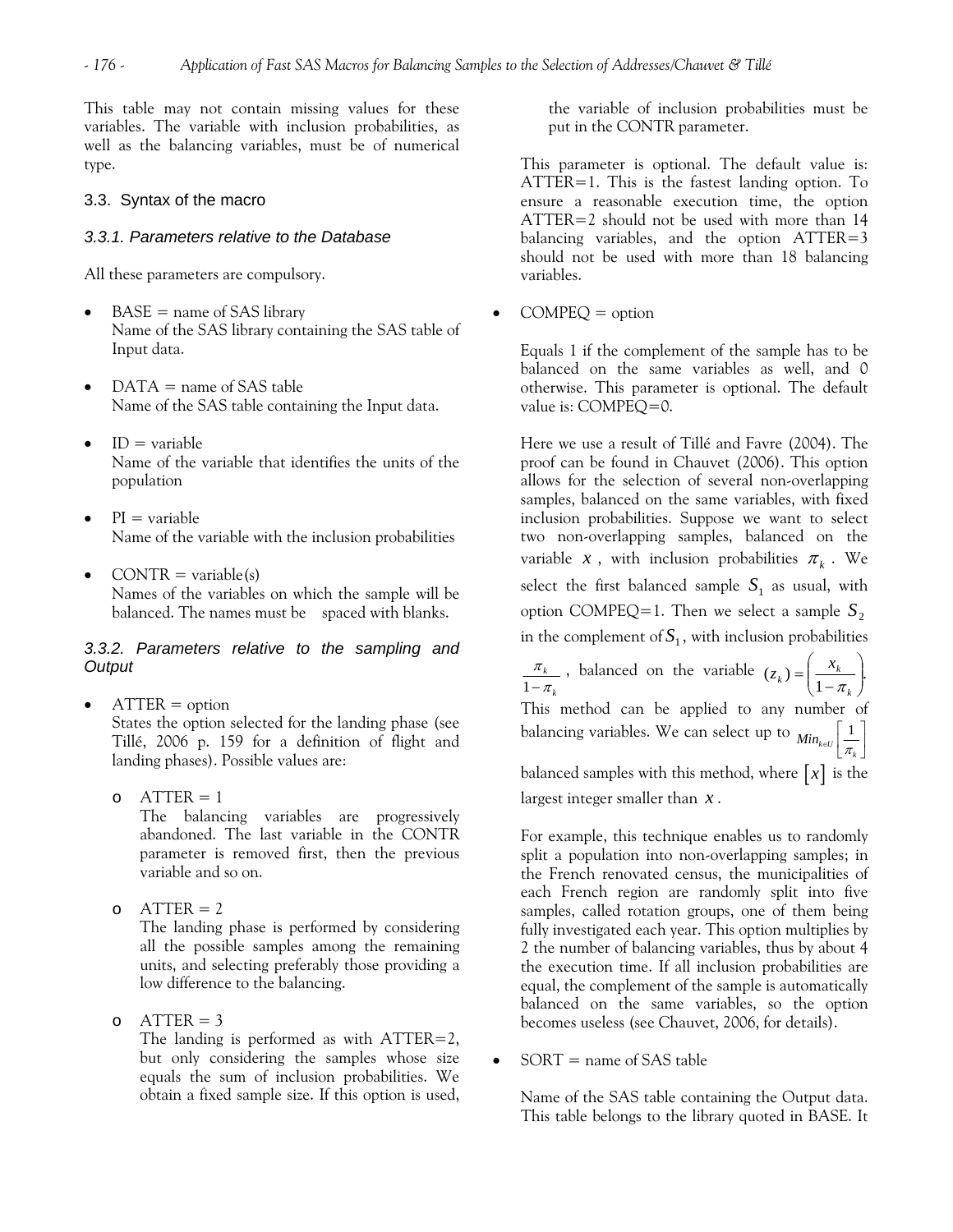contains all the units of the population, and the variable ECH equal to 1 if the unit has been selected in the sample, and 0 otherwise. This parameter is compulsory.

#### *3.3.3. Some numerical examples*

We use an artificial population of 26,471 units, corresponding to a municipality; the dataset is provided with this article. The samples are selected by means of a personal computer (Penthium 4, 1.8 Gh).

**Example 1.** We first select a sample with equal probabilities 1/5, balanced on the socio-demographic variables quoted in Table 1 (18 variables) and on a constant for the condition of fixed sample size. We use the first landing option. A sample of 5,294 units is drawn in a few seconds. Results are presented in Table 2.

**Example 2.** We want to select a sample of 1,500 addresses, with probabilities proportional to the size of the address (the size is given by the number of households at the address), balanced on the sociodemographic variables quoted in Table 1 (18 variables). We also balance on the variable of inclusion probabilities and use the third landing option, for the sample to be of exact fixed size. The sample is drawn in less than one minute. The condition of fixed size is satisfied perfectly. Results are presented in Table 3.

**Table 1**. List of socio-demographic variables

| <b>NLOG</b>        | Number of households                              |
|--------------------|---------------------------------------------------|
| NLOGCO             | Number of households in collective addresses      |
| H0019              | Number of men, age less than 20                   |
| H <sub>2</sub> 039 | Number of men, ages 20 to 39                      |
| H <sub>4059</sub>  | Number of men, ages 40 to 59                      |
| H6074              | Number of men, ages 60 to 74                      |
| H <sub>7599</sub>  | Number of men, age more than 75                   |
| F0019              | Number of women, age less than 20                 |
| F <sub>2</sub> 039 | Number of women, ages 20 to 39                    |
| F4059              | Number of women, ages 40 to 59                    |
| F6074              | Number of women, ages 60 to 74                    |
| F7599              | Number of women, age more than 75                 |
| <b>ACTIFS</b>      | Number of working persons                         |
| <b>INACTIFS</b>    | Number of non-workers                             |
| <b>NATFN</b>       | Number of people with French nationality by birth |
| <b>NATFA</b>       | Number of people with French nationality by       |
|                    | acquisition                                       |
| NATHE              | Number of foreigners outside European Union       |
| NATUE              | Number of foreigners from European Union          |

**Example 3.** Now, suppose we want to select several samples, balanced on the former variables. We still use probabilities proportional to the size of the addresses; we intend to select 3 samples of 500 addresses. In the population, all reverse inclusion probabilities are strictly higher than 3, thus coordinated sampling is possible. We also balance on the variable of inclusion probabilities.

We use the option COMPEQ=1 and the first landing option. Indeed, as the number of balancing variables is very high (38, corresponding to the 19 basic balancing variables, and 19 other variables generated by option  $COMPEQ=1$ , the sampling cannot be performed in a reasonable time with options ATTER=2 or 3. Results are presented in Table 4. The fixed size is perfectly obtained for each of the samples.

**Table 2.** Relative difference between the real total and the Horvitz-Thompson estimator of the total for the balancing variables

| Variable           | Horvitz-Thompson<br>estimator of the<br>total | Real total | Relative<br>difference (%) |
|--------------------|-----------------------------------------------|------------|----------------------------|
| <b>NLOG</b>        | 251,200                                       | 251,199    | $0.00\%$                   |
| <b>NLOGCO</b>      | 251,200                                       | 251,198    | $0.00\%$                   |
| H0019              | 46,765                                        | 46,759     | 0.01%                      |
| H <sub>2</sub> 039 | 74,720                                        | 74,729     | $-0.01\%$                  |
| H <sub>4059</sub>  | 45,745                                        | 45,763     | $-0.04\%$                  |
| H6074              | 20,865                                        | 20,870     | $-0.02\%$                  |
| H7599              | 10,315                                        | 10,316     | $-0.01\%$                  |
| F0019              | 45,855                                        | 45,852     | 0.01%                      |
| F <sub>2039</sub>  | 84,015                                        | 84,022     | $-0.01\%$                  |
| F4059              | 51,450                                        | 51,455     | $-0.01\%$                  |
| F6074              | 28,730                                        | 28,739     | $-0.03\%$                  |
| F7599              | 21,475                                        | 21,484     | $-0.04\%$                  |
| <b>ACTIFS</b>      | 359,940                                       | 359,984    | $-0.01\%$                  |
| <b>INACTIFS</b>    | 69,995                                        | 70,005     | $-0.01\%$                  |
| <b>NATFN</b>       | 323,190                                       | 323,219    | $-0.01\%$                  |
| <b>NATFA</b>       | 17,440                                        | 17,450     | $-0.06\%$                  |
| <b>NATHE</b>       | 8,985                                         | 8,990      | $-0.06\%$                  |
| <b>NATUE</b>       | 80,320                                        | 80,330     | $-0.01\%$                  |

## **4. Global balancing and stratified balancing**

## 4.1. Notation

We maintain the same notation as in part 1. We assume here that *U* is divided into *H* non-overlapping strata  $U_1, \dots, U_H$ . We recall that the sampling design is said to be balanced on the variable *x* if

$$
\sum_{k\in U}\frac{S_kx_k}{\pi_k}=\sum_{k\in U}x_k
$$

We say that the sampling design is balanced by strata on the variable *x* if

$$
\sum_{k \in U_h} \frac{S_k x_k}{\pi_k} = \sum_{k \in U_h} x_k
$$
, for all  $h = 1, \dots, H$ 

Note that if a sampling design is balanced by strata, it is globally balanced on the whole population. This technique has been used in the French renovated census for the construction of rotation groups of small municipalities; in each French region, these rotation groups are made up by selecting samples which are balanced globally on socio-demographic variables, and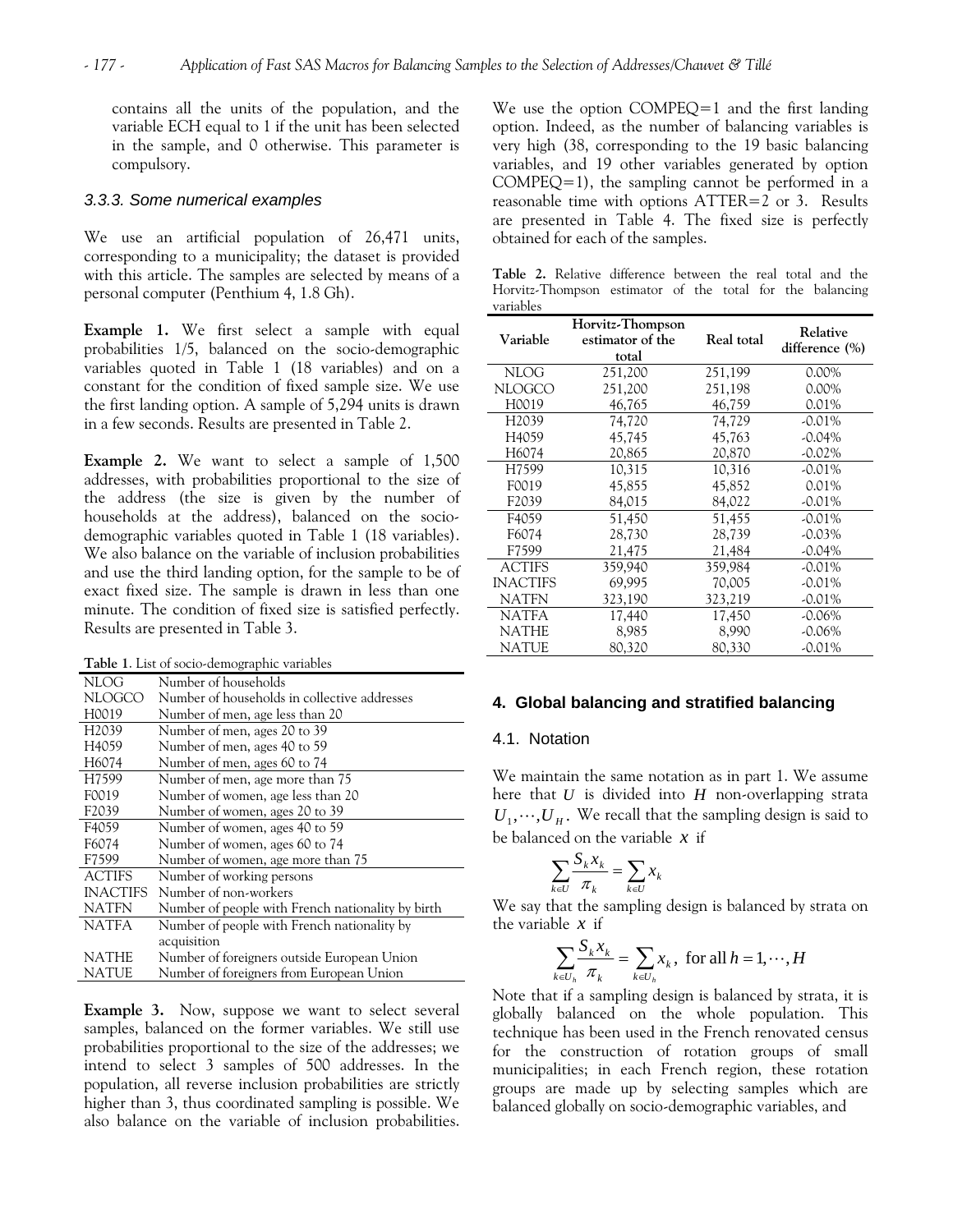| Variable           | Horvitz-Thompson<br>estimator of the<br>total | Real total | Relative<br>difference (%) |  |  |  |
|--------------------|-----------------------------------------------|------------|----------------------------|--|--|--|
| <b>NLOG</b>        | 251,199                                       | 251,199    | $0.00\%$                   |  |  |  |
| <b>NLOGCO</b>      | 251,199                                       | 251,198    | $0.00\%$                   |  |  |  |
| H0019              | 46,833                                        | 46,759     | 0.16%                      |  |  |  |
| H <sub>2039</sub>  | 74.681                                        | 74.729     | $-0.06\%$                  |  |  |  |
| H <sub>4059</sub>  | 45,733                                        | 45,763     | $-0.07\%$                  |  |  |  |
| H6074              | 20,878                                        | 20,870     | $0.04\%$                   |  |  |  |
| H7599              | 10,357                                        | 10,316     | 0.40%                      |  |  |  |
| F0019              | 45,806                                        | 45,852     | $-0.10%$                   |  |  |  |
| F <sub>2</sub> 039 | 83,965                                        | 84,022     | $-0.07\%$                  |  |  |  |
| F4059              | 51,572                                        | 51,455     | 0.23%                      |  |  |  |
| F6074              | 28,803                                        | 28,739     | $0.22\%$                   |  |  |  |
| F7599              | 21,573                                        | 21,484     | 0.41%                      |  |  |  |
| <b>ACTIFS</b>      | 360,085                                       | 359,984    | $0.03\%$                   |  |  |  |
| <b>INACTIFS</b>    | 70,115                                        | 70,005     | 0.16%                      |  |  |  |
| <b>NATFN</b>       | 323,584                                       | 323,219    | 0.11%                      |  |  |  |
| <b>NATFA</b>       | 17,453                                        | 17,450     | 0.02%                      |  |  |  |
| <b>NATHE</b>       | 8,963                                         | 8,990      | $-0.30\%$                  |  |  |  |
| NATUE              | 80,199                                        | 80,330     | $-0.16%$                   |  |  |  |

Horvitz-Thompson estimator of the total for the balancing variables **Table 3**. Relative difference between the real total and the

balanced by French department on the number of households, in order to ensure that a reasonable number of municipalities of each department can be found in any of the five rotation groups. The technique may also be used in big municipalities, to ensure reasonable sample size and good accuracy in districts, see section  $5.4$ .  $b$  balancing is worst for the s

#### .2. Drawbacks of direct balancing by strata 4

Indeed, the condition of balance by strata is equivalent to the expression Stratified balanced sampling can be performed by selecting a sample directly from the whole population.

$$
\sum_{k\in U} \frac{S_k\left(x_k 1_{k\in U_h}\right)}{\pi_k} = \sum_{k\in U} x_k 1_{k\in U_h} \text{ for all } h = 1, \cdots, H
$$

We thus only need to select a sample in *U* , balanced on the variables equal to the product of the balancing variables  $x_1, \dots, x_p$  and the indicator variables:

$$
1_{k \in U_h} = \begin{cases} 1 & \text{if } k \in U_h \\ 0 & \text{otherwise} \end{cases}
$$

which means balancing on  $H \times p$  variables. This method has several drawbacks:

- landing option available is the first one that consists in progressively removing the constraints. If  $H \times p$  is too big, we cannot perform the landing phase by searching for a sample that causes a small difference to the balancing state, because the number of possible samples is too large. The only
- •
- balancing is worst for the stratum corresponding to the variables removed first. All strata do not have the same balancing quality. With the first option for the landingphase, the

**Table 4**. Relative difference between the real total and the Horvitz-Thompson estimator of the total for the balancing variables

| Variable           | Real total | HT estimator<br>of the total<br>given by the<br>$1st$ sample | Relative<br>difference<br>(%) | HT<br>estimator of<br>the total<br>given by the<br>2 <sup>nd</sup><br>sample | Relative<br>difference<br>(%) | HT estimator of<br>the total given by<br>the $3d$ sample | Relative difference<br>(%) |
|--------------------|------------|--------------------------------------------------------------|-------------------------------|------------------------------------------------------------------------------|-------------------------------|----------------------------------------------------------|----------------------------|
| <b>NLOG</b>        | 251,199    | 251,199                                                      | $0,00\%$                      | 251,199                                                                      | $0,00\%$                      | 251,199                                                  | $0,00\%$                   |
| <b>NLOGCO</b>      | 251,198    | 251,198                                                      | $0,00\%$                      | 251,199                                                                      | $0,00\%$                      | 251,198                                                  | $0,00\%$                   |
| H0019              | 46,759     | 46,722                                                       | 0,08%                         | 46,676                                                                       | 0,18%                         | 46,895                                                   | $-0,29\%$                  |
| H <sub>2</sub> 039 | 74,729     | 74,842                                                       | $-0,15%$                      | 74,540                                                                       | 0,25%                         | 74,724                                                   | 0,01%                      |
| H4059              | 45,763     | 45,516                                                       | 0,54%                         | 45,670                                                                       | 0,20%                         | 45,375                                                   | 0,85%                      |
| H6074              | 20,870     | 20,786                                                       | 0,40%                         | 20,899                                                                       | $-0,14%$                      | 21,088                                                   | $-1,04%$                   |
| H7599              | 10,316     | 10,397                                                       | $-0.79%$                      | 10,198                                                                       | 1,14%                         | 10,495                                                   | $-1,74%$                   |
| F0019              | 45,852     | 46,229                                                       | $-0,82%$                      | 45,991                                                                       | $-0,30\%$                     | 46,193                                                   | $-0.74\%$                  |
| F <sub>2</sub> 039 | 84,022     | 84,463                                                       | $-0,52\%$                     | 83,957                                                                       | $0,08\%$                      | 84,389                                                   | $-0,44\%$                  |
| F4059              | 51,455     | 51,855                                                       | $-0,78%$                      | 51,341                                                                       | 0,22%                         | 51,308                                                   | $0,29\%$                   |
| F6074              | 28,739     | 28,720                                                       | 0,07%                         | 28,685                                                                       | 0,19%                         | 28,789                                                   | $-0,17%$                   |
| F7599              | 21,484     | 21,544                                                       | $-0,28%$                      | 21,429                                                                       | 0,26%                         | 21,455                                                   | 0,13%                      |
| <b>ACTIFS</b>      | 359,984    | 360,602                                                      | $-0.17%$                      | 359,280                                                                      | 0,20%                         | 360,585                                                  | $-0.17\%$                  |
| <b>INACTIFS</b>    | 70,005     | 70,472                                                       | $-0.67\%$                     | 70.106                                                                       | $-0.14%$                      | 70,127                                                   | $-0,17%$                   |
| <b>NATFN</b>       | 323,219    | 324,352                                                      | $-0,35\%$                     | 322,307                                                                      | 0,28%                         | 324,228                                                  | $-0,31\%$                  |
| <b>NATFA</b>       | 17,450     | 17,153                                                       | 1,70%                         | 17,692                                                                       | $-1,39\%$                     | 17,474                                                   | $-0,14%$                   |
| <b>NATHE</b>       | 8,990      | 9,057                                                        | $-0.75\%$                     | 9,006                                                                        | $-0,18%$                      | 8,862                                                    | 1,42%                      |
| <b>NATUE</b>       | 80,330     | 80,513                                                       | $-0,23%$                      | 80,381                                                                       | $-0,06\%$                     | 80,148                                                   | 0,23%                      |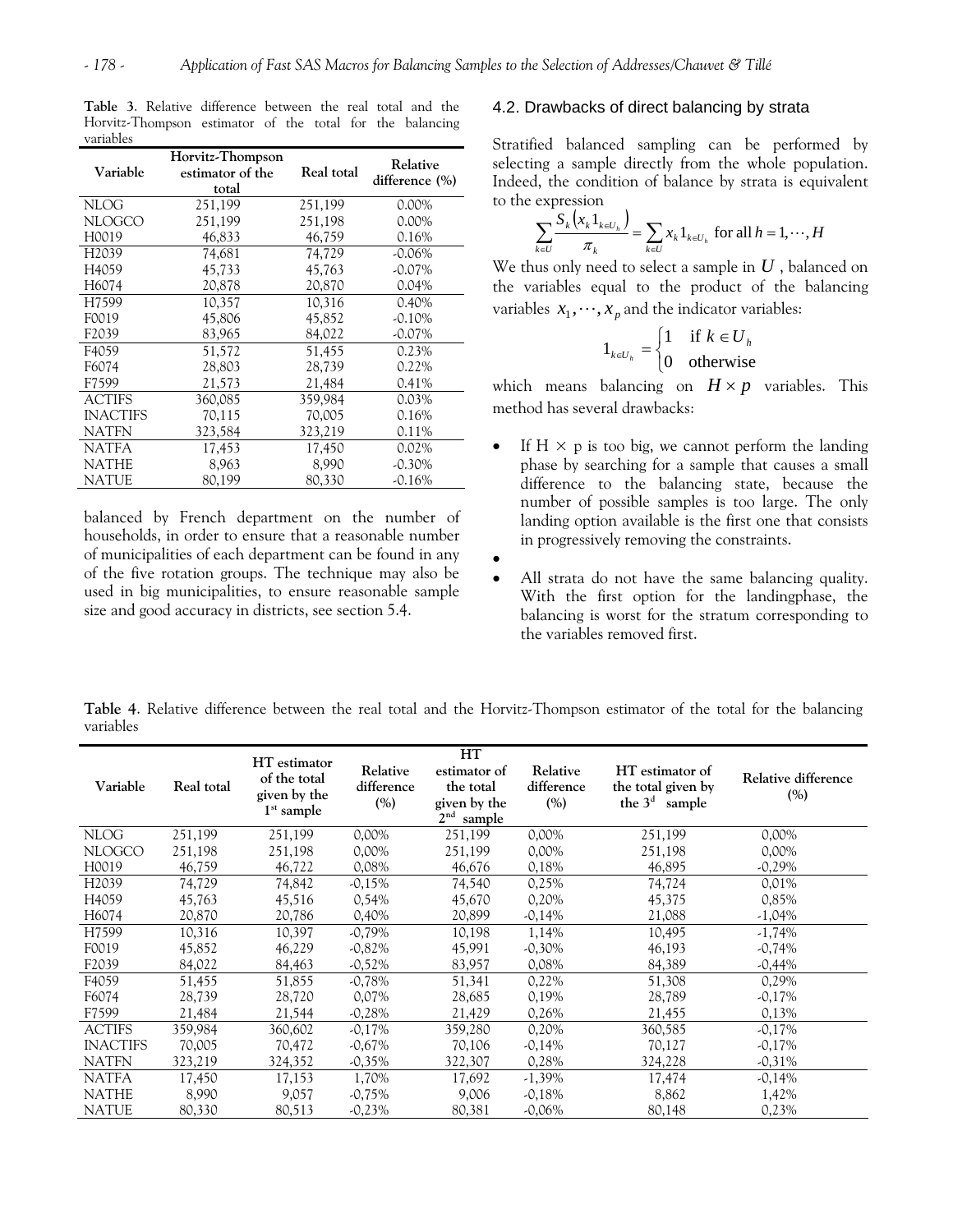The fixed size cannot be obtained in each stratum. The program we develop here draws its inspiration from a remark on the treatment of big databases due to Rousseau and Tardieu (2004). The idea is the following:

- We first try to balance by strata: we perform a flight phase independently on each stratum, in order to balance in the stratum, on the auxiliary variables.
- When it is not possible to balance by strata any more, we look for a global balancing: we gather the units that have not been sampled or have been rejected during the flight phases in the strata, then we perform a last flight phase on all these units before landing.
- The landing phase is then applied on the units that are not selected nor rejected.

The justification can be found in Chauvet (2006).

# **5. A SAS macro for stratified balancing**

## 5.1. Description of the macro

The macro ECHANT STRAT enables us to select a sample which is globally balanced on the whole population and approximately balanced on strata. This macro may be found on the website (<http://www2.unine.ch/statistics/page10891.html>) of the Neuchatel University and is available with this article.

# 5.2. The Input Data

There must be as many input SAS tables as strata in the population: each of these tables contains, for one particular stratum, the data relative to its units, and at least :

- the variable with inclusion probabilities,
- the balancing variables.

This table may not contain missing values for these variables. The variable with inclusion probabilities as well as the balancing variables must be of numerical type.

# 5.3. Syntax of the macro

## *5.3.1. Parameters relative to the Data Base and Output*

All these parameters are compulsory.

 $BASE = name of SAS library$ 

Name of the SAS library containing the SAS tables of Input data.

 $DATA = SAS$  table(s)

Name(s) of the SAS table(s) containing the Input data. The names must be spaced with blanks. Each table contains the units of one stratum.

For example, suppose that the population is stratified into 4 strata  $U_1, U_2, U_3, U_4$ . 4 tables are created, say STRAT1 for stratum  $U_1$ , gathering the units of  $U_1$ , STRAT2 for stratum  $U_2$ , gathering the units of  $U_2$ , and so on. The syntax will be: DATA= STRAT1 STRAT2 STRAT3 STRAT4.

- $\bullet$  PI = variable Name of the variable with the inclusion probabilities
- CONTR  $=$ variable(s) Names of the variables on which the sample will be balanced. The names must be spaced with blanks.

# $SORT$  = name of SAS table

Name of the SAS table containing the Output data. This table belongs to the library quoted in BASE. It contains all the units of the population, and a variable ECH equal to 1 if the unit has been selected in the sample, and 0 otherwise.

# 5.4. A numerical example

Once again, we use the former population of 26 471 units. This city is divided into 36 strata (variable ZONE). By means of the ECHANT\_STRAT macro, we select a sample with equal inclusion probabilities  $1/5$  which is balanced on the variables quoted in Table 1. We thus require a sample that is

- globally balanced on the whole city,
- approximately balanced within each stratum,
- of fixed size within each stratum.

We get a sample of 5,296 units in a few seconds. Table 5 compares the sample sizes we get in each stratum with those we wanted to get. If we round the sample sizes wanted, the condition of fixed size is satisfied perfectly within the strata. The estimations on the whole city are presented in Table 6. The global balancing is satisfied perfectly.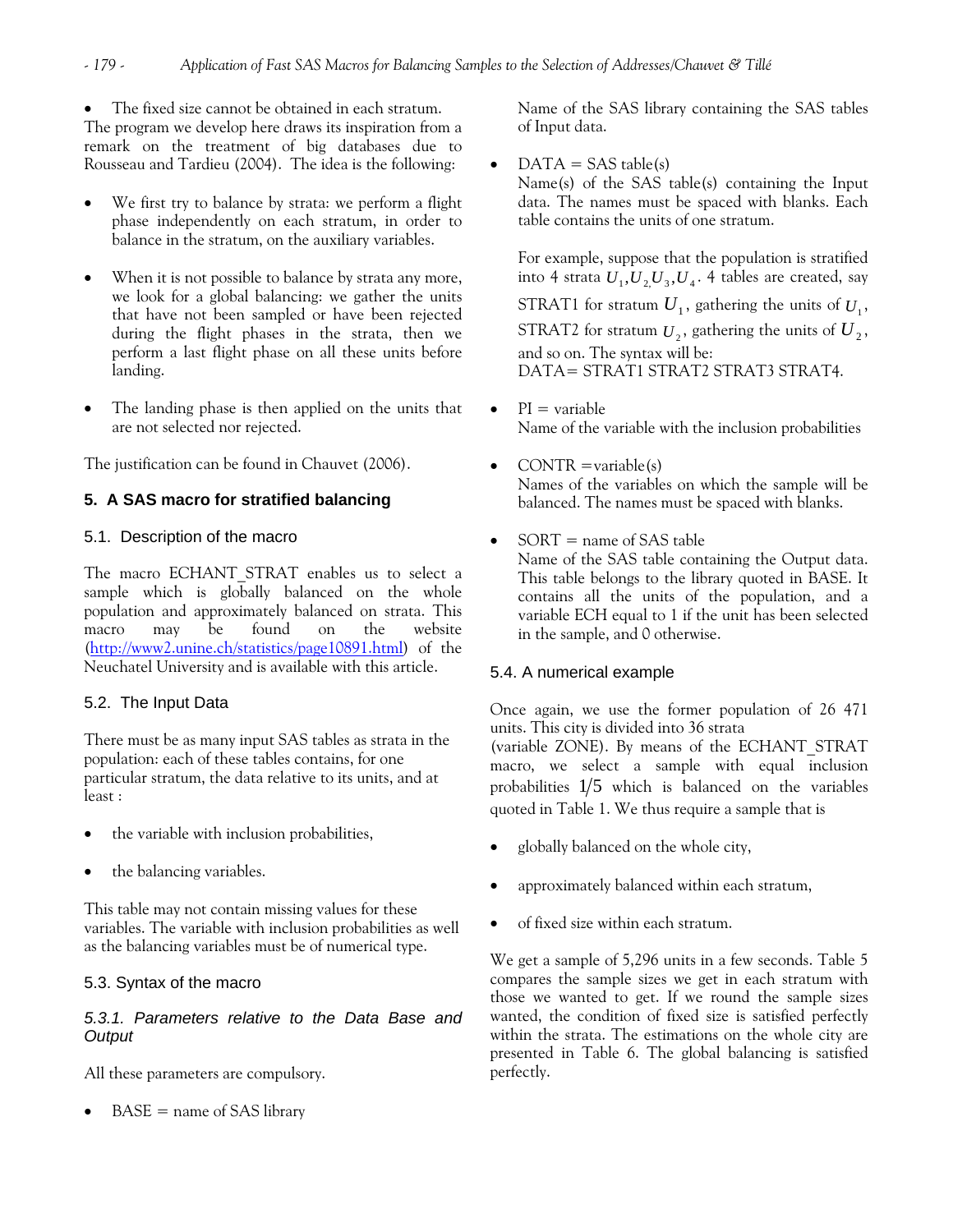| Stratum              |       |       |       |       |       |       |       |       |       | 10    |       | 12    |
|----------------------|-------|-------|-------|-------|-------|-------|-------|-------|-------|-------|-------|-------|
| Sample size wanted   | 155.8 | .37.8 | 148.6 | 141   | 148.8 | 142.4 | 145.6 | 149.6 | 141.8 | 147.6 | 146.4 | 144.8 |
| Sample size obtained | 155   | 138   | 148   | 141   | 148   | 142   | 146   | 150   | 142   | 148   | 147   | 145   |
| Stratum              | 13    | 14    | 15    | 16    | 17    | 18    | 19    | 20    | 21    |       | 23    | 24    |
| Sample size wanted   | 153.4 | 140   | 141.8 | 136.8 | 144   | 147.2 | 150.6 | 147.2 | 150.4 | 153.4 | 145.4 | 153.4 |
| Sample size obtained | 153   | 140   | 142   | 137   | 144   | 148   | 150   | 147   | 150   | 154   | 146   | 153   |
| Stratum              | 25    | 26    | 27    | 28    | 29    | 30    | 31    | 32    | 33    | 34    | 35    | 36    |
| Sample size wanted   | 151.2 | 146   | 144   | 155.8 | 145.8 | 147.4 | 151.4 | 143.8 | 153.8 | 142.4 | 152   | 146.8 |
| Sample size obtained | 151   | 146   | 144   | 56ء   | 145   | 148   | 152   | 144   | 154   | 143   | 152   | 147   |

**Table 5**. Comparison between the sample sizes obtained and the wanted sample sizes by stratum

**Table 6.** Relative difference between the real total and the Horvitz-Thompson estimator of the total for the balancing variables

|                   | Horvitz-Thompson |            | Relative   |
|-------------------|------------------|------------|------------|
| Variable          | estimator of the | Real total | difference |
|                   | total            |            | (%)        |
| <b>NLOG</b>       | 251,275          | 251,199    | 0.03%      |
| <b>NLOGCO</b>     | 251,275          | 251,198    | 0.03%      |
| H0019             | 46,790           | 46,759     | 0.07%      |
| H <sub>2039</sub> | 74,735           | 74,729     | 0.01%      |
| H <sub>4059</sub> | 45,800           | 45,763     | 0.08%      |
| H6074             | 20,875           | 20,870     | 0.02%      |
| H7599             | 10,315           | 10,316     | $-0.01\%$  |
| F0019             | 45,850           | 45,852     | $0.00\%$   |
| F2039             | 84,045           | 84,022     | $0.03\%$   |
| F4059             | 51,475           | 51,455     | 0.04%      |
| F6074             | 28,770           | 28,739     | 0.11%      |
| F7599             | 21,465           | 21,484     | $-0.09\%$  |
| <b>ACTIFS</b>     | 360,065          | 359,984    | $0.02\%$   |
| <b>INACTIFS</b>   | 70,055           | 70,005     | $0.07\%$   |
| NATFN             | 323,305          | 323,219    | $0.03\%$   |
| <b>NATFA</b>      | 17,460           | 17,450     | $0.06\%$   |
| <b>NATHE</b>      | 8,995            | 8,990      | $0.06\%$   |
| NATUE             | 80,360           | 80,330     | 0.04%      |

The balancing by strata is also respected with high quality (see Table 7). As mentioned before, we could perform a similar sampling with the other macro EXE\_CUBE. We

would draw one sample directly in the whole population. The following balancing variables should then be used :

- the inclusion probability (to get a fixed sample size) and the 18 variables quoted above to obtain a global balancing. If we take collinearities into account, that means: 17 variables,
- a variable indicating the fact that a unit belongs to a stratum, to get a fixed sample size by stratum. That means: 35 balancing variables,
- variables equal to the product of the sociodemographic variables (18) and the variables indicating the belonging of a unit to a stratum (36) to get a stratified balancing. If we take collinearities into account, that means:  $16 \times 35 = 560$  balancing variables.

For the same kind of sampling, we would have needed 612 balancing variables. The sampling would have been much slower, and the balancing would have been very badly performed in some strata.

**Table 7.** Indicators of the quality of balancing by stratum for the balancing variables

| Stratum                                                |     |     |     | 4   | 5   | 6   |     | 8   | 9   | 10  |     | 12  |
|--------------------------------------------------------|-----|-----|-----|-----|-----|-----|-----|-----|-----|-----|-----|-----|
| Maximum relative difference<br>(modulus) in percentage | 3.2 | 2.4 | 3.8 | 5.7 | 1.7 | 3.1 | 4.0 | 2.2 | 3.9 | 3.2 | 3.5 | 6.3 |
| Average relative difference<br>(modulus) in percentage | 0.7 | 0.8 | 1.1 | 1.0 | 0.7 | 1.0 | 0.9 | 0.7 | 1.2 | 0.9 | 0.9 | 0.8 |
| <b>Stratum</b>                                         | 13  | 14  | 15  | 16  |     | 18  | 19  | 20  | 21  | 22  | 23  | 24  |
| Maximum relative difference<br>(modulus) in percentage | 3.1 | 4.9 | 2.6 | 3.2 | 2.2 | 5.1 | 2.6 | 2.1 | 3.9 | 3.2 | 2.1 | 4.3 |
| Average relative difference<br>(modulus) in percentage | 1.3 | 1.4 | 0.8 | 0.7 | 0.5 | 1.2 | 1.3 | 0.5 | 1.1 | 1.0 | 0.7 | 1.2 |
| Stratum                                                | 25  | 26  | 27  | 28  | 29  | 30  | 31  | 32  | 33  | 34  | 35  | 36  |
| Maximum relative difference<br>(modulus) in percentage | 6.8 | 1.5 |     | 1.8 | 4.5 | 3.9 | 4.0 | 1.5 | 1.5 | 1.8 | 2.8 | 2.7 |
| Average relative difference<br>(modulus) in percentage | 1.0 | 0.5 | 0.5 | 0.6 | 1.4 | 1.4 | 0.9 | 0.6 | 0.4 | 0.6 | 0.6 | 0.9 |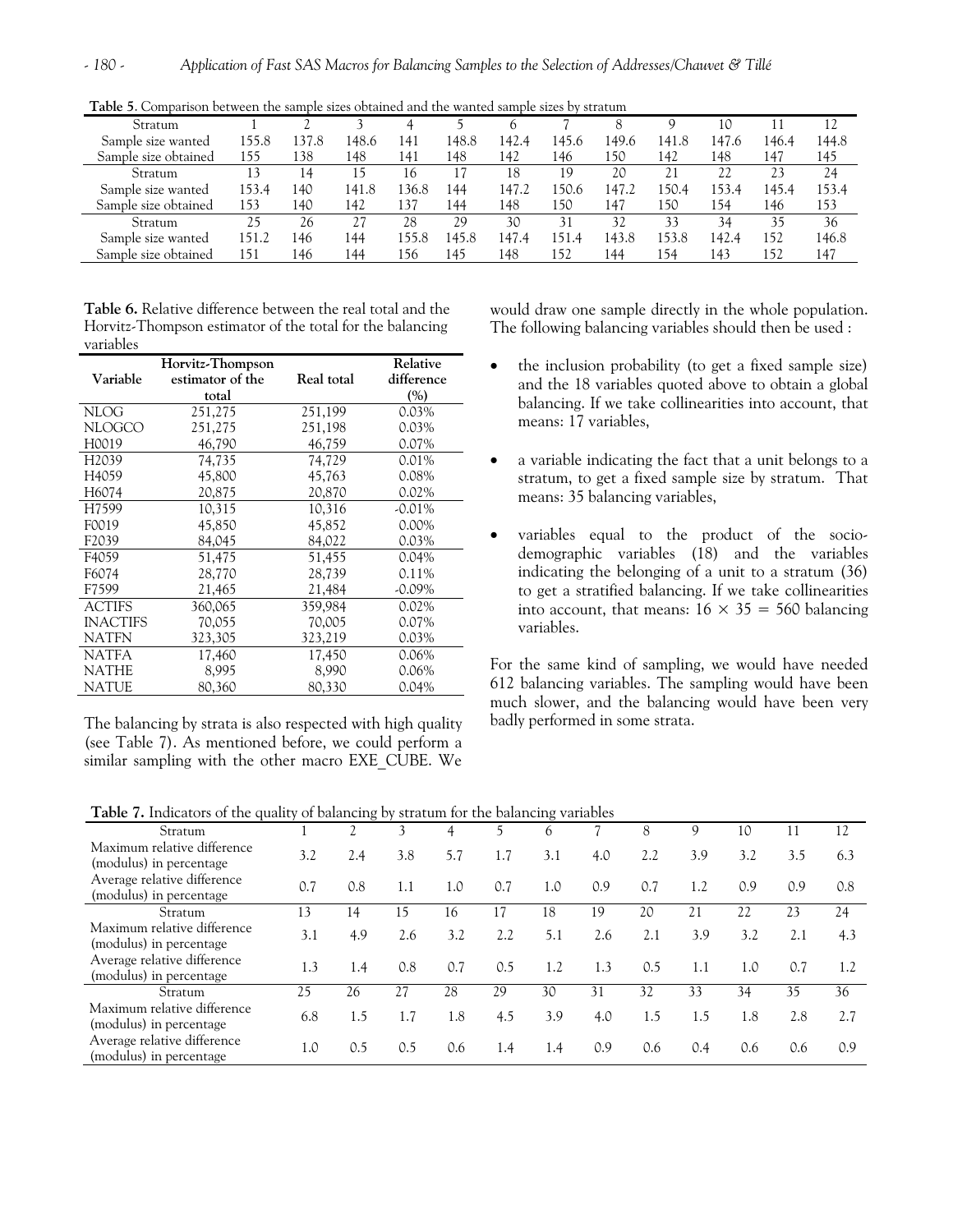```
Appendix 
SAS program for drawing samples 
/******************************************/ 
/* Drawing balanced samples 
*/ 
                                                   sort = ech3_2, atter = 1, compeq = 1);
/******************************************/ 
%include "C:\fastcube\fast_cube.sas"; 
%include 
"C:\fastcube\fast_cube_stratification.sas"; 
libname base "C:\fastcube\files"; 
%let liste = pi nlogco h0019 h2039 h4059 
h6074 h7599 f0019 f2039 f4059 f6074 f7599 
actifs inactifs natfn natfa nathe natue; 
\text{let } nb = 18;data municipality ; set base.municipality ;
run; 
/* Example 1 */data municipality ; set base.municipality ;
pi=1/5; run;
%exe_cube ( base = work, data = 
municipality, id = id_adresse, pi = pi, 
contr = &liste, sort = ech1, atter = 1,
compeq = 0;data ech1 ; set ech1 ; if ech = 1; run;
/* Example 2 */data _null_ ; set municipality end=fin ;
totlog + nlog ; 
if fin then call symput("totlog",totlog) ; 
run; 
data municipality ; set base.municipality ;
pi=1500 * nlog / &totlog ; run; 
%exe_cube(base=work , data = municipality , 
id = id_adresse, pi = pi, contr = &liste, 
sort = ech2, atter = 3, compeq = 0);
data ech2 ; set ech2 ; if ech = 1 ; run;
/* Example 3 */ 
%macro example3; 
%let liste_bis=; 
data _null_ ; set municipality end=fin ;
totlog + nlog ; 
if fin then call symput("totlog",totlog) ; 
run; 
data municipality i set municipality i pi =
500 * nlog / &totlog ; run; 
%exe_cube (base = work, data = municipality, 
id = id_adresse, pi = pi, contr = &liste, 
sort = ech3_1, atter = 1, compeq = 1);
data comp i set ech3_1; if ech=0;
                                                   %do blacksad = 1 %to &nb; 
                                                         %let var = %scan(&liste,&blacksad); 
                                                          %let liste_bis = &liste_bis &var._bis; 
                                                         &var. bits = &var/(1-pi);%end; 
                                                   run; 
                                                   %exe_cube ( base = work, data = comp, id =
                                                   id adresse, pi = pi bis, contr = &liste bis,
                                                   data comp ; set ech3_2 ; if ech = 0 ;
                                                   %do blacksad = 1 %to &nb; 
                                                         %let var = %scan(&liste,&blacksad); 
                                                         &var. \Deltais = &var/(1-2*pi);%end; 
                                                  run; 
                                                   %exe_cube (base = work, data = comp, id =
                                                   id_adresse, pi = pi_bis, contr = &liste_bis, 
                                                   sort = ech3_3, atter = 1, compeq = 0);
                                                   data ech3_1 ; set ech3_1 ; if ech = 1 ; run;
                                                   data ech3_2 ; set ech3_2 ; if ech = 1 ; run
                                                   ; 
                                                   data ech3_3 ; set ech3_3 ; if ech = 1 ; run;
                                                   %mend example3; 
                                                   %example3; 
                                                   /* Example 4 : stratified balancing */ 
                                                   %macro example4; 
                                                   data municipality ; set municipality ;
                                                  pi=1/5; run;
                                                  data 
                                                         %do j=1 %to 35; 
                                                                zone&j 
                                                         %end; 
                                                         zone36; 
                                                   set municipality; 
                                                         %do i=1 %to 36; 
                                                                 if zone=&i then output zone&i; 
                                                         %end; 
                                                   run; 
                                                   %echant_strat ( base = work, data = %do i=1 
                                                   % $to 36; zone&i %end;, id = id adresse, pi =
                                                  pi, contr = &liste, sort = ech_strat); 
                                                   data ech strat ; set ech strat ; if ech=1 ;
                                                   run; 
                                                  %mend example4; 
                                                  %example4;
```